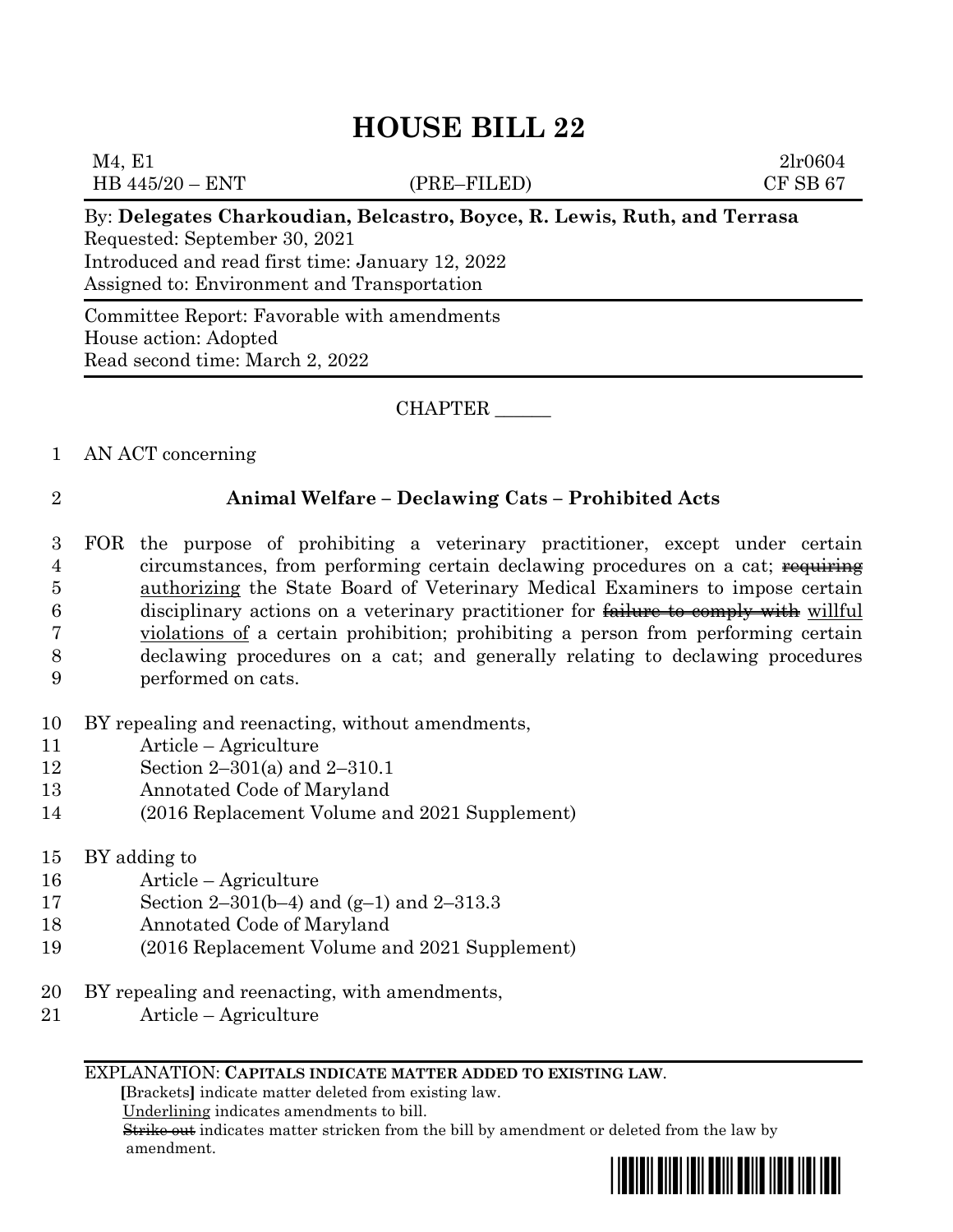# **HOUSE BILL 22**

| 1<br>$\overline{2}$<br>3                                      | Section 2-310<br>Annotated Code of Maryland<br>(2016 Replacement Volume and 2021 Supplement)                                                                                  |
|---------------------------------------------------------------|-------------------------------------------------------------------------------------------------------------------------------------------------------------------------------|
| $\overline{4}$<br>$\overline{5}$<br>$6\phantom{.}6$<br>7<br>8 | BY adding to<br>Article – Criminal Law<br>Section 10-625.1<br>Annotated Code of Maryland<br>(2021 Replacement Volume and 2021 Supplement)                                     |
| 9<br>10                                                       | SECTION 1. BE IT ENACTED BY THE GENERAL ASSEMBLY OF MARYLAND,<br>That the Laws of Maryland read as follows:                                                                   |
| 11                                                            | Article – Agriculture                                                                                                                                                         |
| 12                                                            | $2 - 301.$                                                                                                                                                                    |
| 13                                                            | In this subtitle the following words have the meanings indicated.<br>(a)                                                                                                      |
| 14                                                            | "DECLAWING PROCEDURE" MEANS:<br>$(B-4)$ (1)                                                                                                                                   |
| 15<br>16<br>17                                                | (I)<br>AN ONYCHECTOMY, A DACTYLECTOMY, A PHALANGECTOMY,<br>OR ANY OTHER PROCEDURE THAT REMOVES A PORTION OF THE PAW OR DIGIT OF AN<br>ANIMAL IN ORDER TO REMOVE A CLAW;       |
| 18<br>19<br>20                                                | (II)<br>A TENDONECTOMY OR ANY OTHER PROCEDURE THAT CUTS<br>OR MODIFIES THE TENDON OF THE LIMB, PAW, OR DIGIT OF AN ANIMAL IN ORDER TO<br>PROHIBIT THE EXTENSION OF A CLAW; OR |
| 21                                                            | ANY<br>(III)<br><b>PROCEDURE</b><br><b>THAT</b><br><b>PREVENTS</b><br><b>THE</b><br><b>NORMAL</b><br>22 FUNCTIONING OF ONE OR MORE CLAWS OF AN ANIMAL.                        |
| $23\,$<br>24<br>$25\,$                                        | "DECLAWING PROCEDURE" DOES NOT INCLUDE NAIL FILING,<br>(2)<br>NAIL TRIMMING, OR THE PLACEMENT OF TEMPORARY NAIL CAPS ON ONE OR MORE<br><b>CLAWS OF AN ANIMAL.</b>             |
| $26\,$<br>$27\,$<br>28                                        | (G-1) (1) "THERAPEUTIC PURPOSE" MEANS TO ADDRESS A PHYSICAL OR<br>MEDICAL CONDITION THAT COMPROMISES THE HEALTH OR WELL-BEING OF AN<br>ANIMAL.                                |
| 29<br>30<br>31                                                | "THERAPEUTIC PURPOSE" DOES NOT INCLUDE COSMETIC OR<br>(2)<br>AESTHETIC REASONS OR REASONS OF CONVENIENCE IN THE KEEPING OR HANDLING<br>OF THE ANIMAL.                         |

2–310.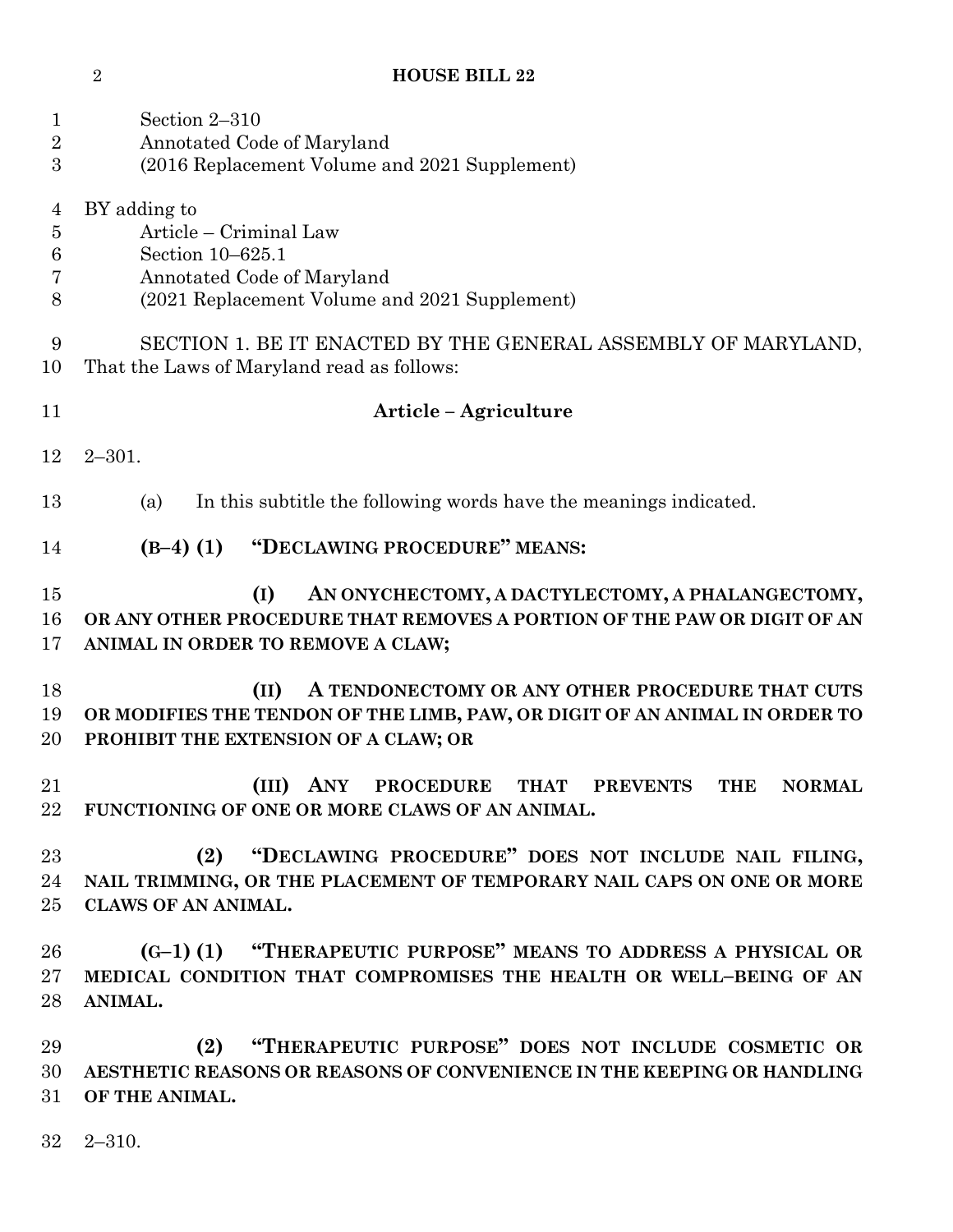#### **HOUSE BILL 22** 3

 **(A)** The Board may refuse, suspend, or revoke any application or license, and censure or place on probation any licensee after a hearing, if the veterinarian or veterinary practitioner:

 (1) Is unable to practice veterinary medicine competently due to a physical or mental disability;

 (2) Is convicted of a violation of any federal or State law relating to prescription drugs, a controlled dangerous substance under Title 5, Subtitle 4 of the Criminal Law Article, or a controlled substance as defined by 21 U.S.C. § 812;

(3) Is convicted of a felony, or of a crime involving moral turpitude;

 (4) Is convicted of violating any provision of this subtitle, any unlawful or fraudulent practice, or any fraudulent, misleading, or deceptive representation or advertising concerning his professional qualifications or the quality of materials or drugs used by him in his professional work or in the treatment of animals;

 (5) Has a final judgment entered against him in a civil malpractice case involving gross personal negligence;

 (6) Obtains the license by fraud or misrepresentation, either in the application, or in passing the examination;

 (7) Is guilty of employing or permitting to practice veterinary medicine any person who does not hold a license to practice veterinary medicine in the State;

- (8) Fails to comply with Board rules or regulations after receiving a license;
- (9) Is grossly negligent or deliberately cruel to an animal;

 (10) Is determined by four members to be professionally incompetent as a veterinary practitioner;

 (11) Is disciplined by a licensing authority of another state, including the suspension or revocation of a license to practice veterinary medicine, for an act that would 26 be grounds for disciplinary action under this section;  $\theta$ 

 (12) Fails to comply with animal cruelty or animal fighting reporting requirements under § 2–313.1 of this subtitle**; OR**

# **(13) WILLFULLY VIOLATES THE CAT DECLAWING PROHIBITION UNDER § 2–313.3 OF THIS SUBTITLE**.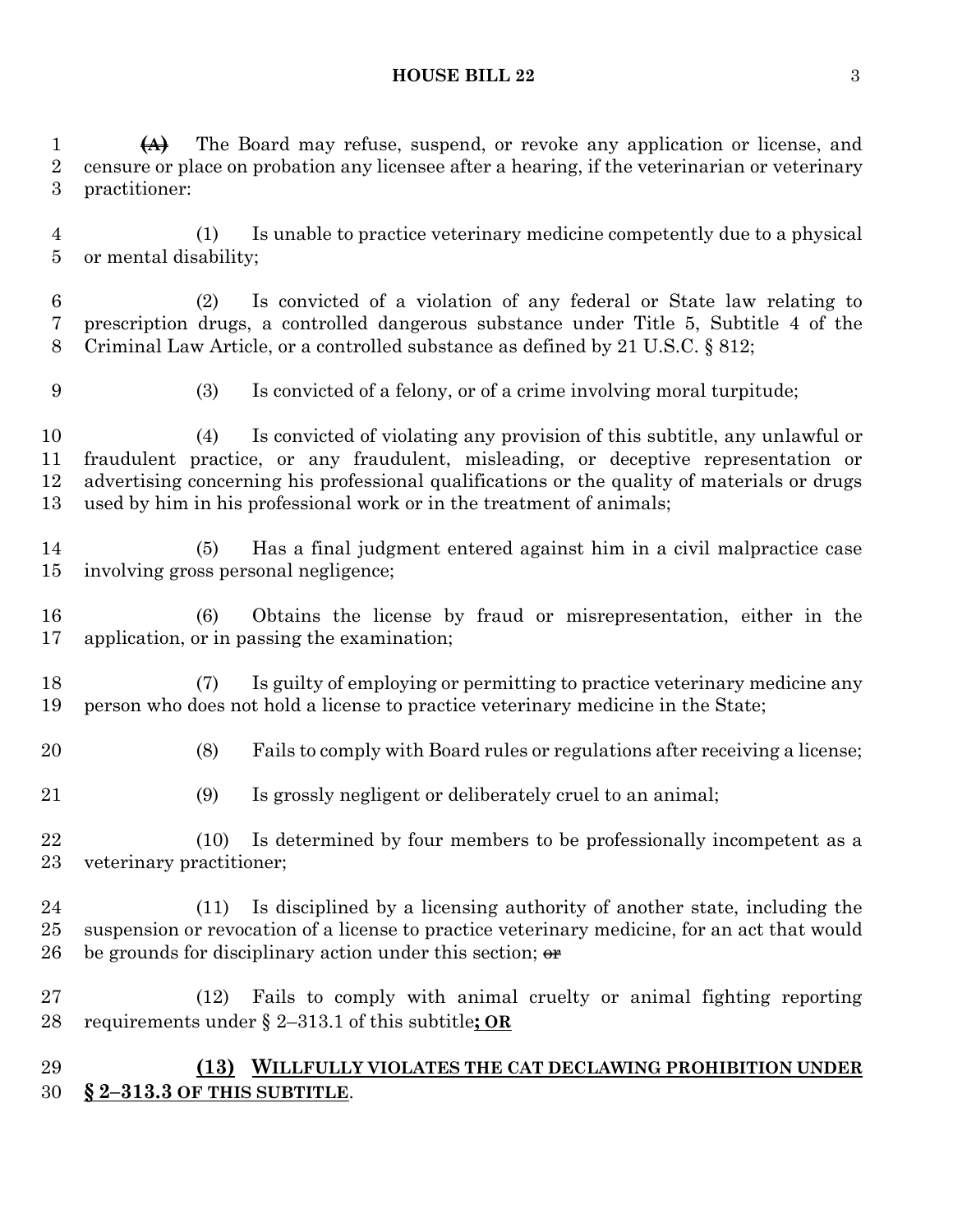#### **HOUSE BILL 22**

 **(B) THE BOARD SHALL REFUSE, SUSPEND, OR REVOKE ANY APPLICATION OR LICENSE, AND CENSURE OR PLACE ON PROBATION ANY LICENSEE AFTER A HEARING, IF THE VETERINARIAN OR VETERINARY PRACTITIONER FAILS TO COMPLY WITH THE CAT DECLAWING PROHIBITION UNDER § 2–313.3 OF THIS SUBTITLE.**

2–310.1.

 (a) In lieu of or in addition to suspension of the license, the Board may impose a penalty of not more than \$5,000 for a first offense.

 (b) In addition to revocation of the license, the Board may impose a penalty of not more than \$5,000 for a first offense.

 (c) In addition to suspension or revocation of the license, the Board may impose a penalty of not more than \$10,000 for a second or subsequent offense.

 (d) Penalties collected by the Board under this section shall be paid into the General Fund of the State.

 (e) The Board shall establish such rules and regulations as are necessary to carry out the provisions of this section.

# **2–313.3.**

 **(A) EXCEPT AS PROVIDED IN SUBSECTION (B) OF THIS SECTION, A VETERINARY PRACTITIONER MAY NOT PERFORM A DECLAWING PROCEDURE ON A CAT.**

 **(B) A VETERINARY PRACTITIONER MAY PERFORM A DECLAWING PROCEDURE ON A CAT IF THE PROCEDURE IS NECESSARY FOR A THERAPEUTIC PURPOSE.**

- **Article – Criminal Law**
- **10–625.1.**

 **(A) IN THIS SECTION, "DECLAWING PROCEDURE" HAS THE MEANING STATED IN § 2–301 OF THE AGRICULTURE ARTICLE.**

 **(B) EXCEPT AS PROVIDED IN § 2–313.3 OF THE AGRICULTURE ARTICLE, A PERSON MAY NOT PERFORM A DECLAWING PROCEDURE ON A CAT.**

**(C) (1) A VIOLATION OF THIS SECTION IS A CIVIL OFFENSE.**